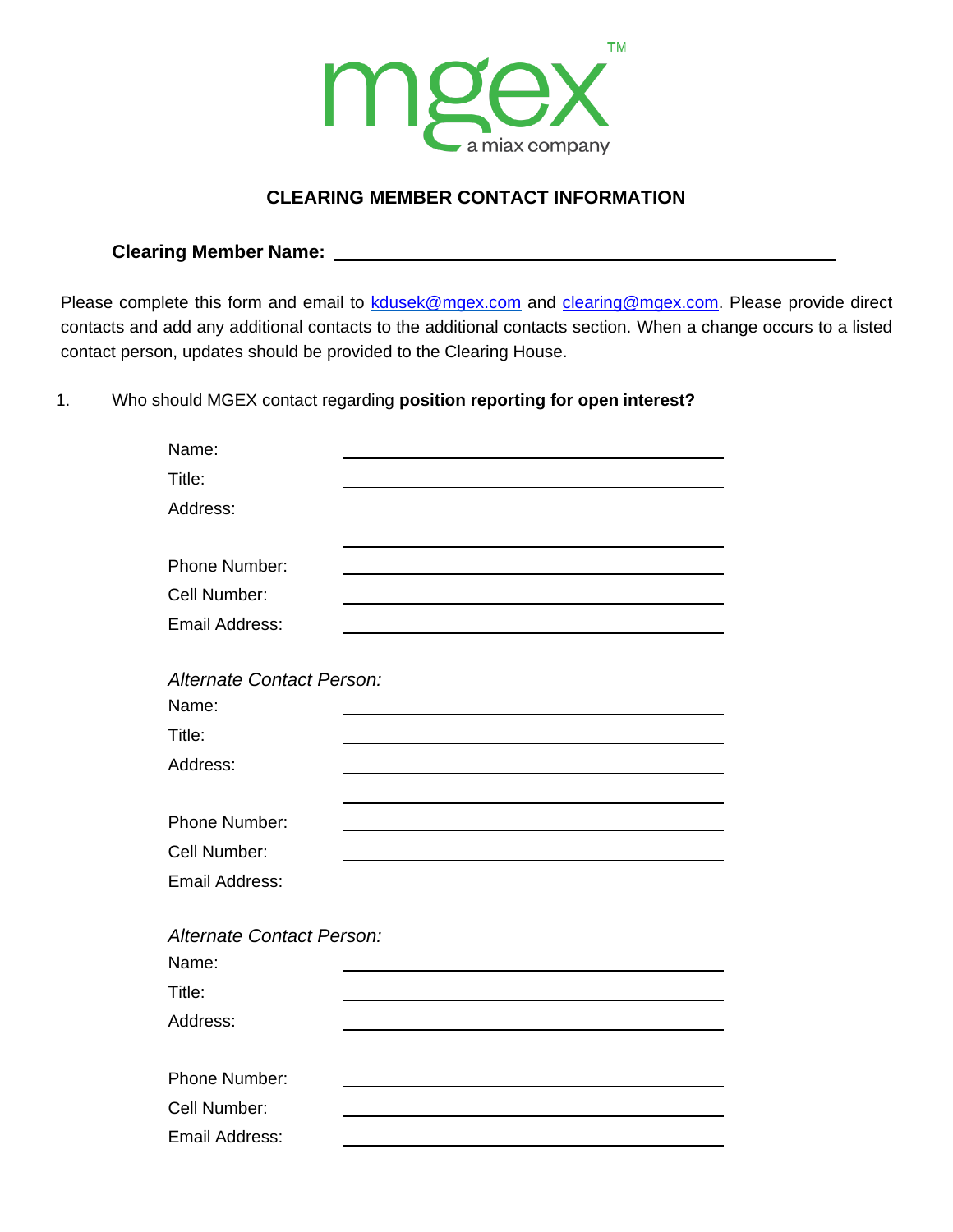2. Who should MGEX contact regarding **GAP and general trade inquiries**?

| Name:                     |  |
|---------------------------|--|
| Title:                    |  |
| Address:                  |  |
|                           |  |
| Phone Number:             |  |
| Cell Number:              |  |
| <b>Email Address:</b>     |  |
|                           |  |
| Alternate Contact Person: |  |
| Name:                     |  |
| Title:                    |  |
| Address:                  |  |
|                           |  |
| Phone Number:             |  |
| Cell Number:              |  |
| Email Address:            |  |
|                           |  |
| Alternate Contact Person: |  |
| Name:                     |  |
| Title:                    |  |
| Address:                  |  |
|                           |  |
| Phone Number:             |  |
| Cell Number:              |  |
| <b>Email Address:</b>     |  |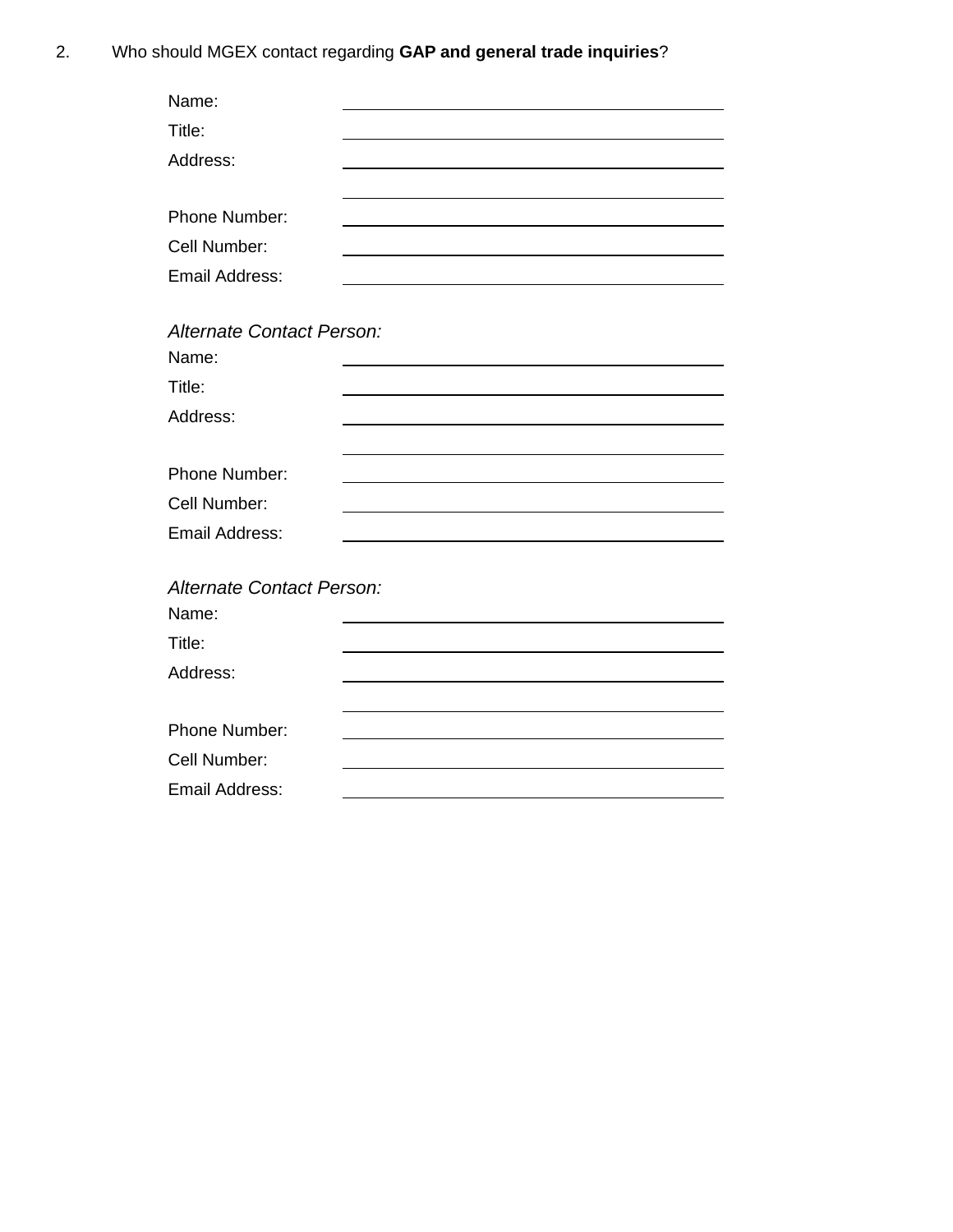3. Who should MGEX contact regarding **delivery issues**? (Notice of Intention to Deliver Forms, warehouse receipts, etc.)

| Name:                            |  |
|----------------------------------|--|
| Title:                           |  |
| Address:                         |  |
|                                  |  |
| Phone Number:                    |  |
| Cell Number:                     |  |
| Email Address:                   |  |
|                                  |  |
| <b>Alternate Contact Person:</b> |  |
| Name:                            |  |
| Title:                           |  |
| Address:                         |  |
|                                  |  |
| Phone Number:                    |  |
| Cell Number:                     |  |
| Email Address:                   |  |
|                                  |  |
| Alternate Contact Person:        |  |
| Name:                            |  |
| Title:                           |  |
| Address:                         |  |
|                                  |  |
| Phone Number:                    |  |
| Cell Number:                     |  |
| <b>Email Address:</b>            |  |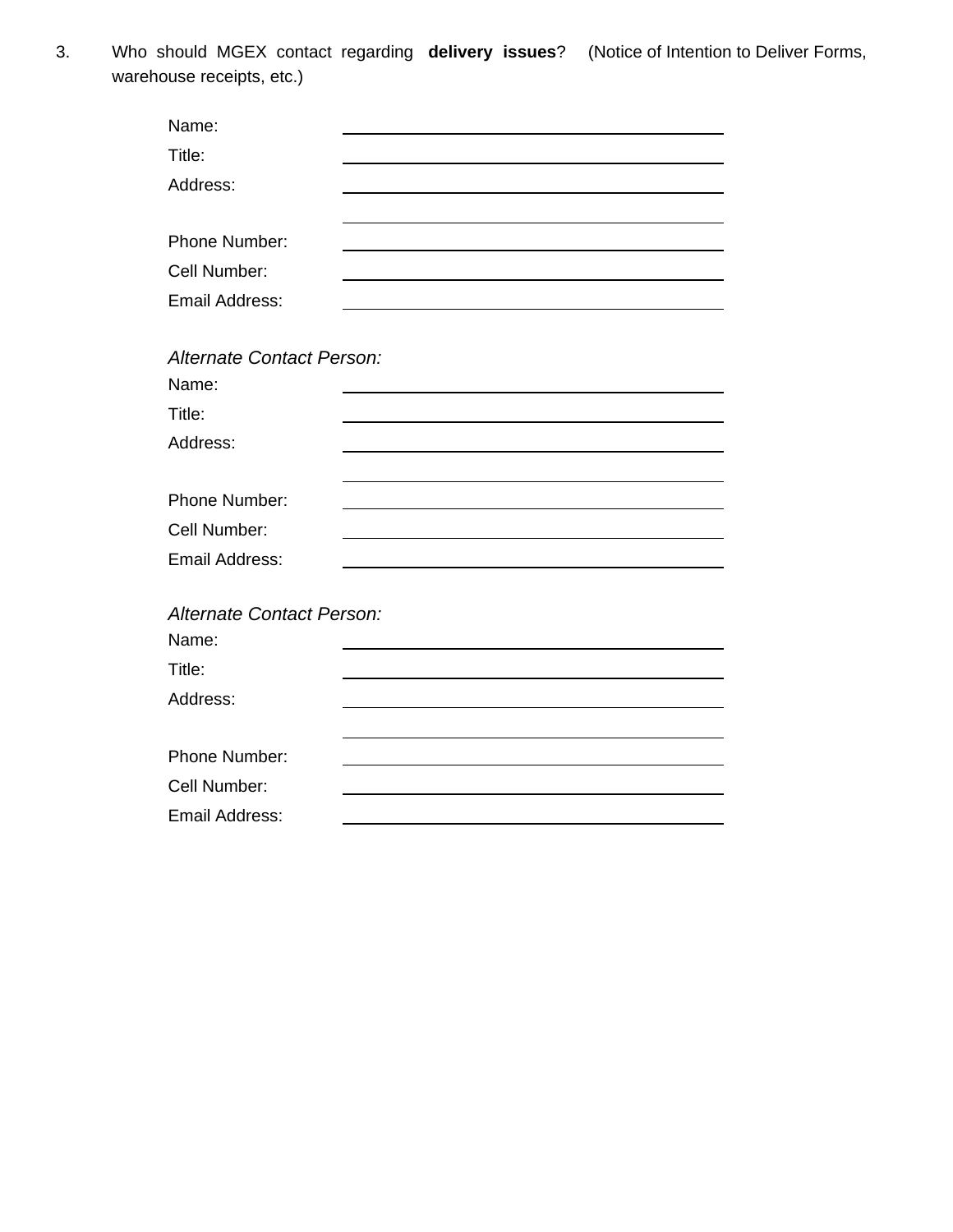4. Who should MGEX contact regarding **option exercises**?

| Name:                            |  |
|----------------------------------|--|
| Title:                           |  |
| Address:                         |  |
|                                  |  |
| Phone Number:                    |  |
| Cell Number:                     |  |
| <b>Email Address:</b>            |  |
|                                  |  |
| <b>Alternate Contact Person:</b> |  |
| Name:                            |  |
| Title:                           |  |
| Address:                         |  |
|                                  |  |
| Phone Number:                    |  |
| Cell Number:                     |  |
| <b>Email Address:</b>            |  |
|                                  |  |
| Alternate Contact Person:        |  |
| Name:                            |  |
| Title:                           |  |
| Address:                         |  |
|                                  |  |
| Phone Number:                    |  |
| Cell Number:                     |  |
| <b>Email Address:</b>            |  |
|                                  |  |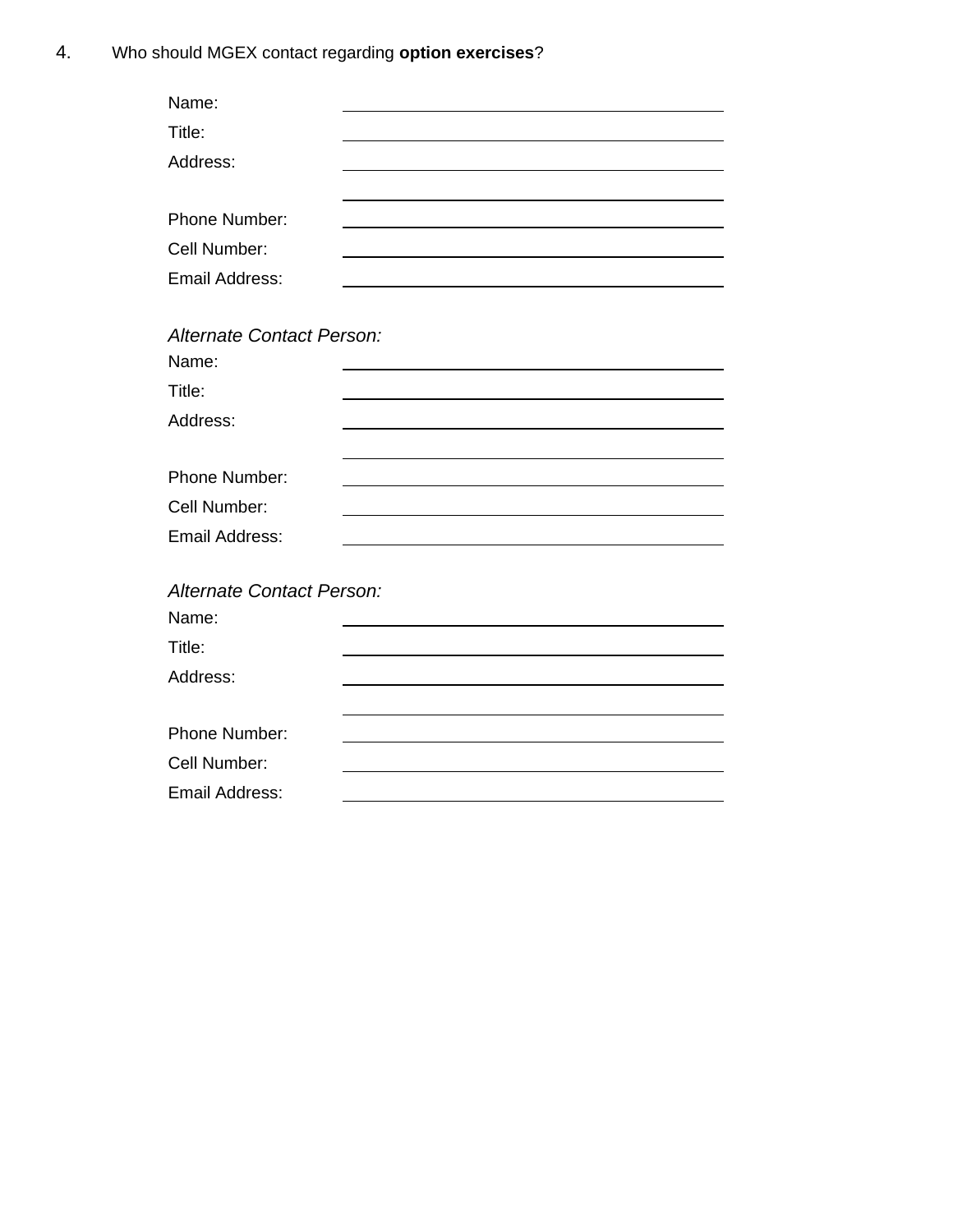5. Who should MGEX contact as your firm's **main back office contact**?

| Name:                            |  |
|----------------------------------|--|
| Title:                           |  |
| Address:                         |  |
|                                  |  |
| Phone Number:                    |  |
| Cell Number:                     |  |
| <b>Email Address:</b>            |  |
|                                  |  |
| Alternate Contact Person:        |  |
| Name:                            |  |
| Title:                           |  |
| Address:                         |  |
|                                  |  |
| Phone Number:                    |  |
| Cell Number:                     |  |
| <b>Email Address:</b>            |  |
|                                  |  |
| <b>Alternate Contact Person:</b> |  |
| Name:                            |  |
| Title:                           |  |
| Address:                         |  |
|                                  |  |
| Phone Number:                    |  |
| Cell Number:                     |  |
| <b>Email Address:</b>            |  |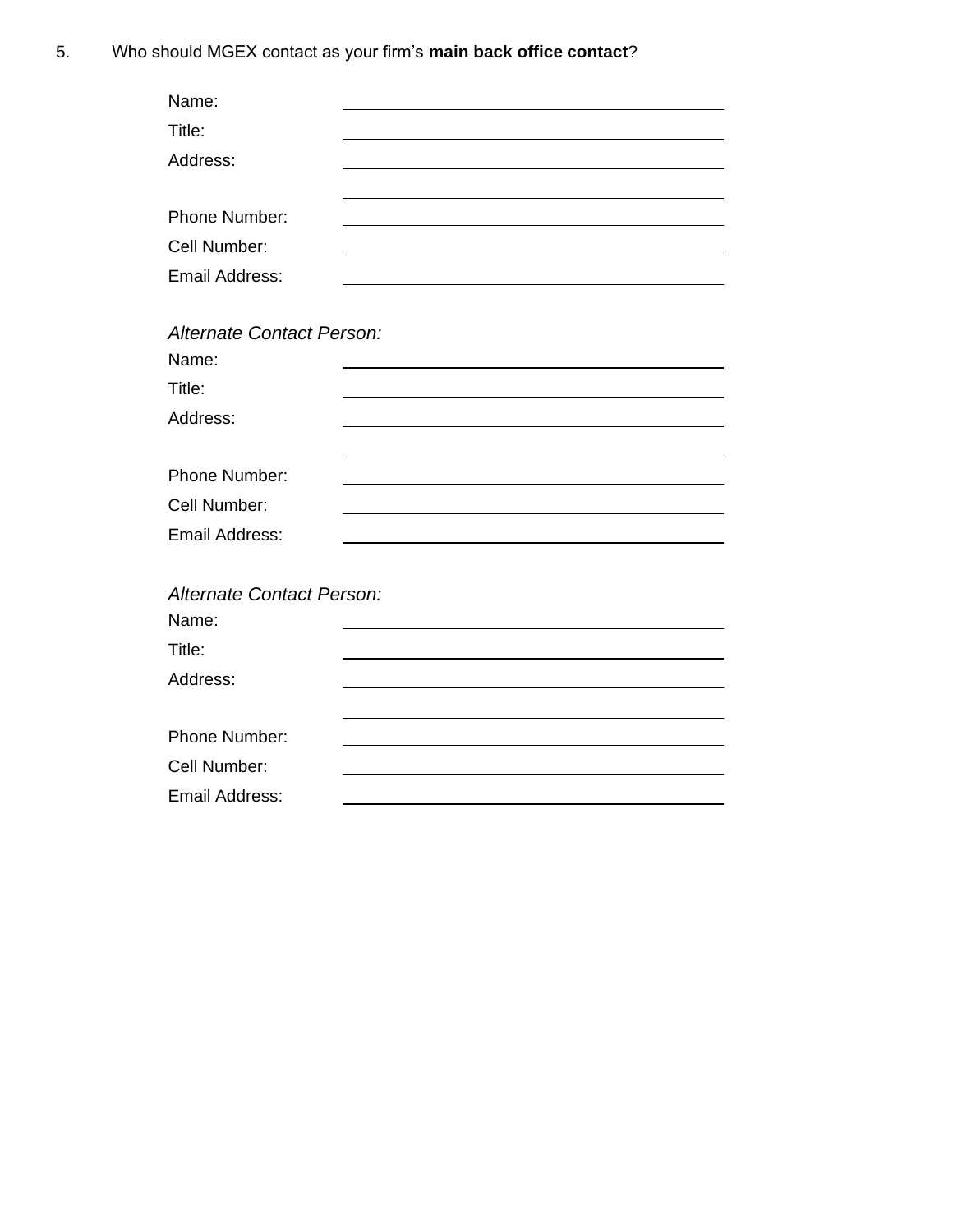6. Who should MGEX contact regarding **CGM file creation**? (After 7:00 pm CST)

| Name:                            |  |
|----------------------------------|--|
| Title:                           |  |
| Address:                         |  |
|                                  |  |
| Phone Number:                    |  |
| Cell Number:                     |  |
| <b>Email Address:</b>            |  |
|                                  |  |
| <b>Alternate Contact Person:</b> |  |
| Name:                            |  |
| Title:                           |  |
| Address:                         |  |
|                                  |  |
| Phone Number:                    |  |
| Cell Number:                     |  |
| <b>Email Address:</b>            |  |
|                                  |  |
| Alternate Contact Person:        |  |
| Name:                            |  |
| Title:                           |  |
| Address:                         |  |
|                                  |  |
| Phone Number:                    |  |
| Cell Number:                     |  |
| <b>Email Address:</b>            |  |
|                                  |  |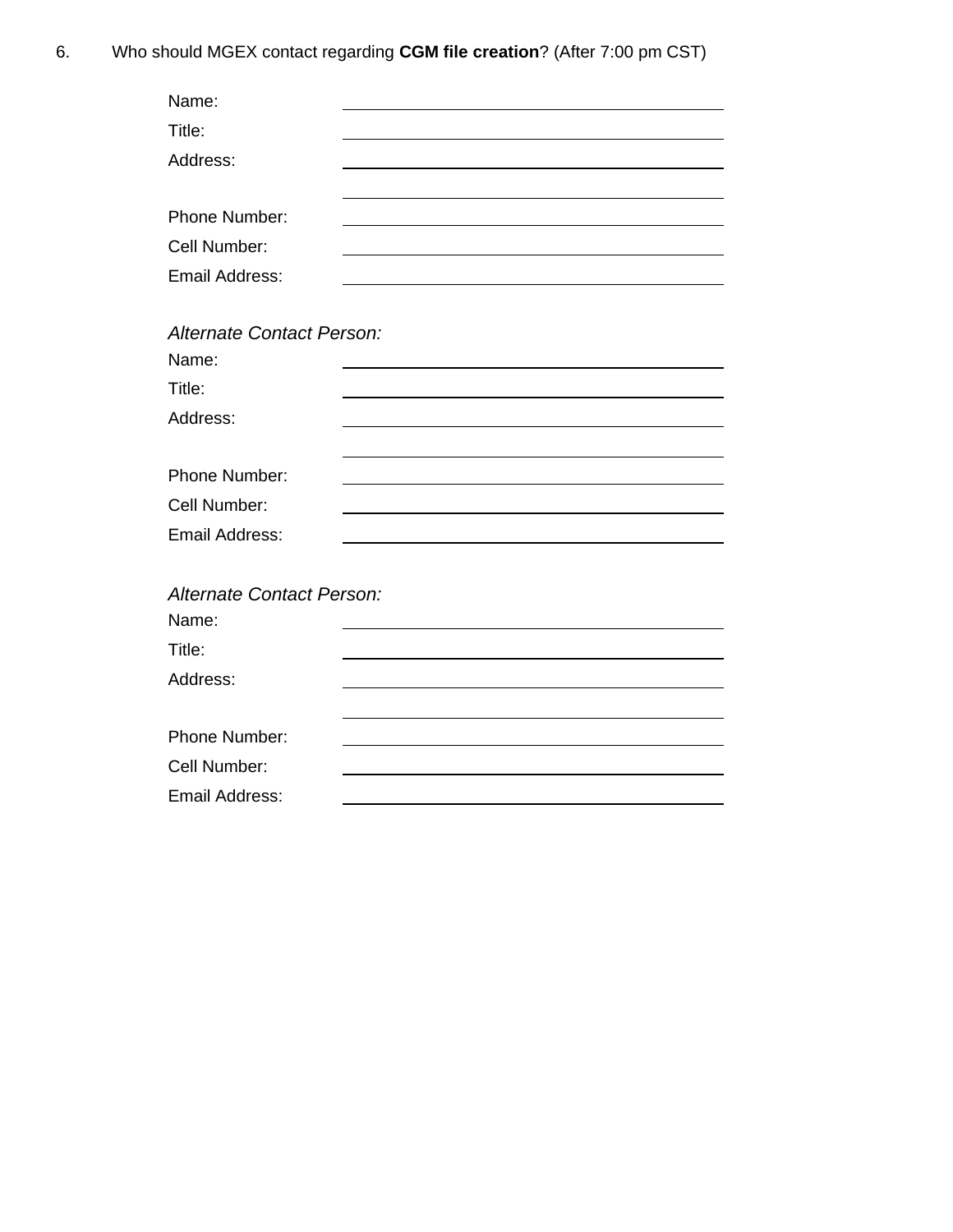7. Who should MGEX contact regarding **CGM file errors**? (After 7:00 pm CST)

| Name:                            |  |
|----------------------------------|--|
| Title:                           |  |
| Address:                         |  |
|                                  |  |
| Phone Number:                    |  |
| Cell Number:                     |  |
| <b>Email Address:</b>            |  |
|                                  |  |
| Alternate Contact Person:        |  |
| Name:                            |  |
| Title:                           |  |
| Address:                         |  |
|                                  |  |
| Phone Number:                    |  |
| Cell Number:                     |  |
| <b>Email Address:</b>            |  |
|                                  |  |
| <b>Alternate Contact Person:</b> |  |
| Name:                            |  |
| Title:                           |  |
| Address:                         |  |
|                                  |  |
| Phone Number:                    |  |
| Cell Number:                     |  |
| <b>Email Address:</b>            |  |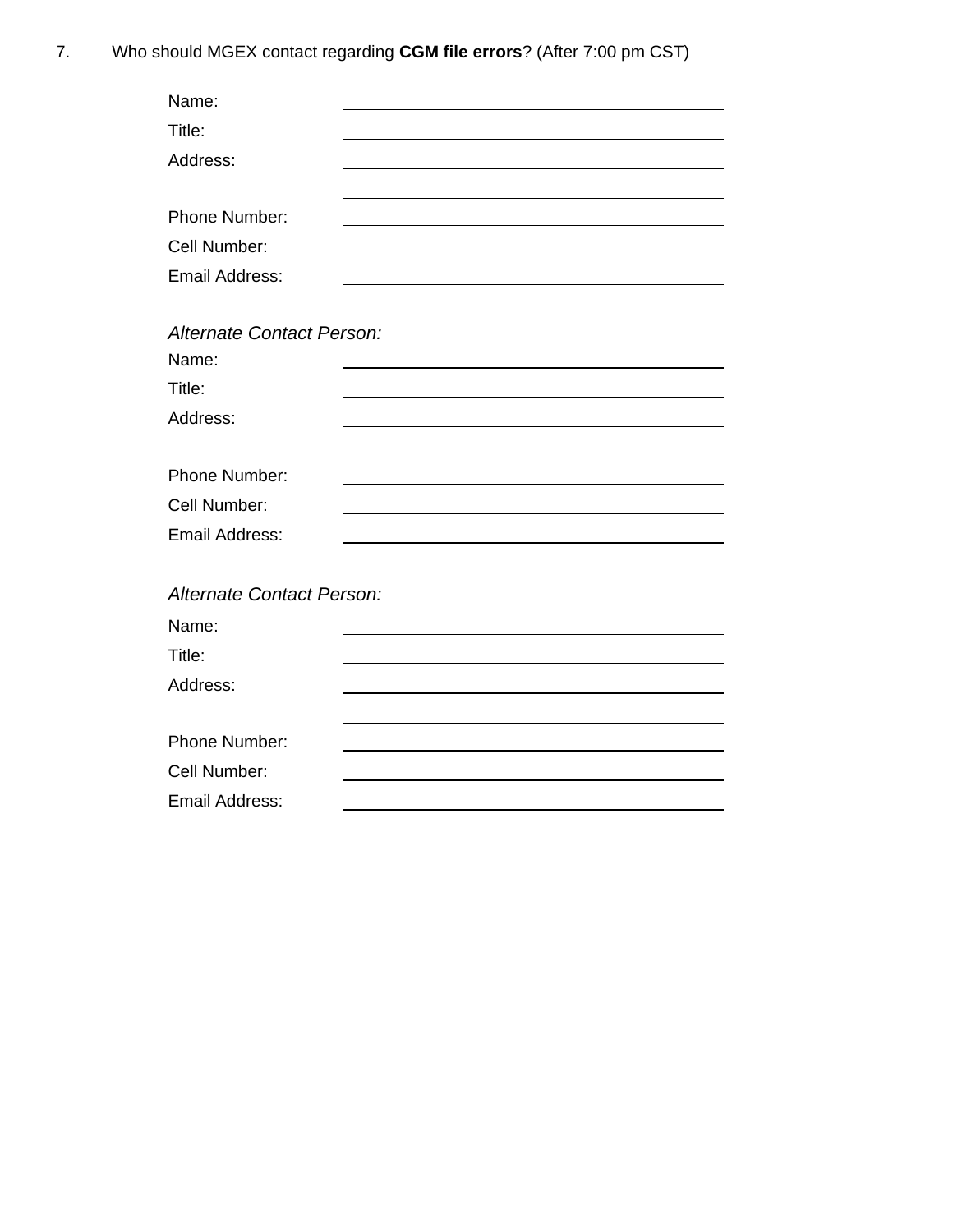| Name:                     |  |
|---------------------------|--|
| Title:                    |  |
| Address:                  |  |
|                           |  |
| Phone Number:             |  |
| Cell Number:              |  |
| <b>Email Address:</b>     |  |
|                           |  |
| Alternate Contact Person: |  |
| Name:                     |  |
| Title:                    |  |
| Address:                  |  |
|                           |  |
| Phone Number:             |  |
| Cell Number:              |  |
| <b>Email Address:</b>     |  |
|                           |  |
| Alternate Contact Person: |  |
| Name:                     |  |
| Title:                    |  |
| Address:                  |  |
|                           |  |
| Phone Number:             |  |
| Cell Number:              |  |
| <b>Email Address:</b>     |  |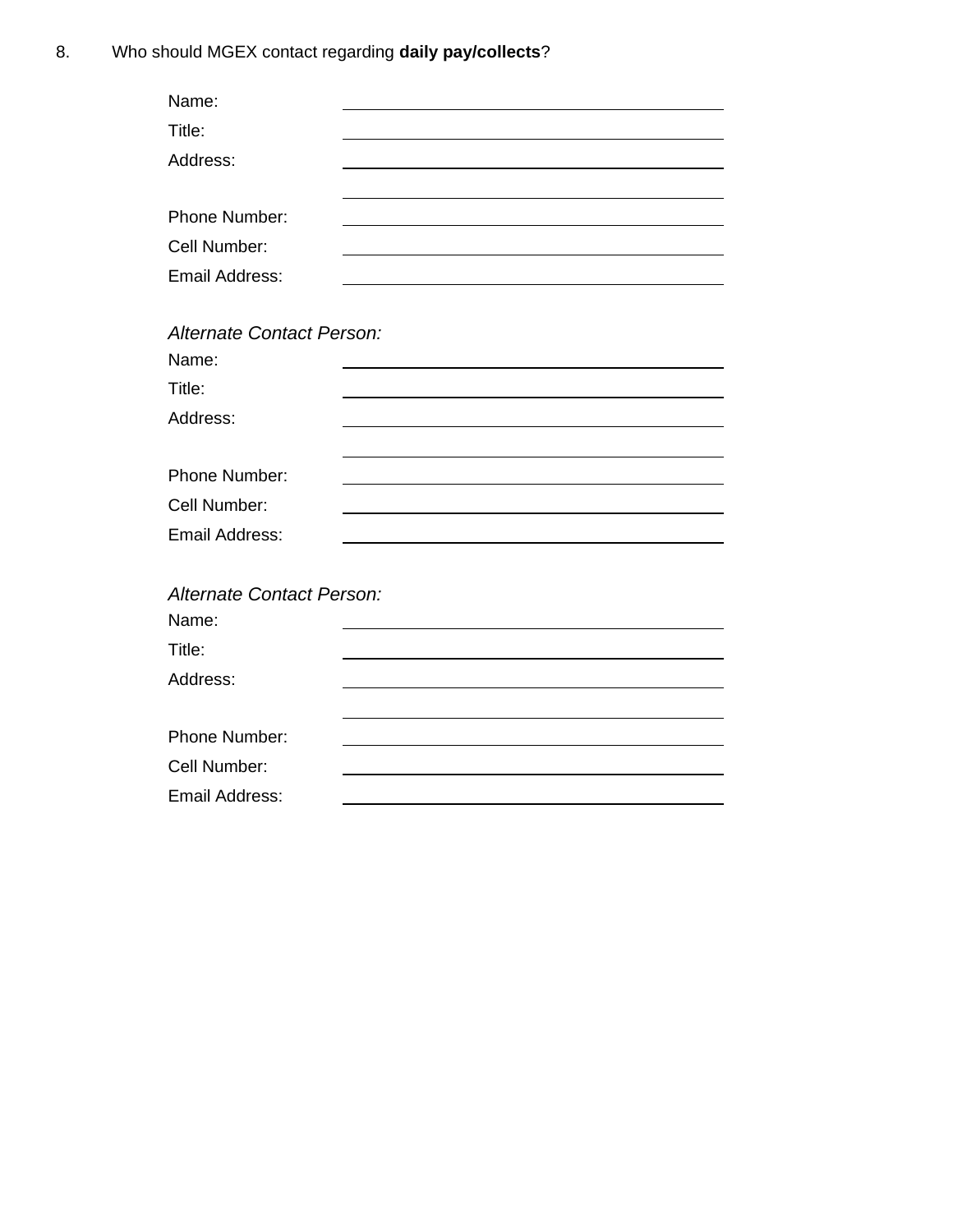9. Who should MGEX contact regarding **collateral management**?

| Name:                            |  |
|----------------------------------|--|
| Title:                           |  |
| Address:                         |  |
|                                  |  |
| Phone Number:                    |  |
| Cell Number:                     |  |
| <b>Email Address:</b>            |  |
|                                  |  |
| Alternate Contact Person:        |  |
| Name:                            |  |
| Title:                           |  |
| Address:                         |  |
|                                  |  |
| Phone Number:                    |  |
| Cell Number:                     |  |
| <b>Email Address:</b>            |  |
|                                  |  |
| <b>Alternate Contact Person:</b> |  |
| Name:                            |  |
| Title:                           |  |
| Address:                         |  |
|                                  |  |
| Phone Number:                    |  |
| Cell Number:                     |  |
| <b>Email Address:</b>            |  |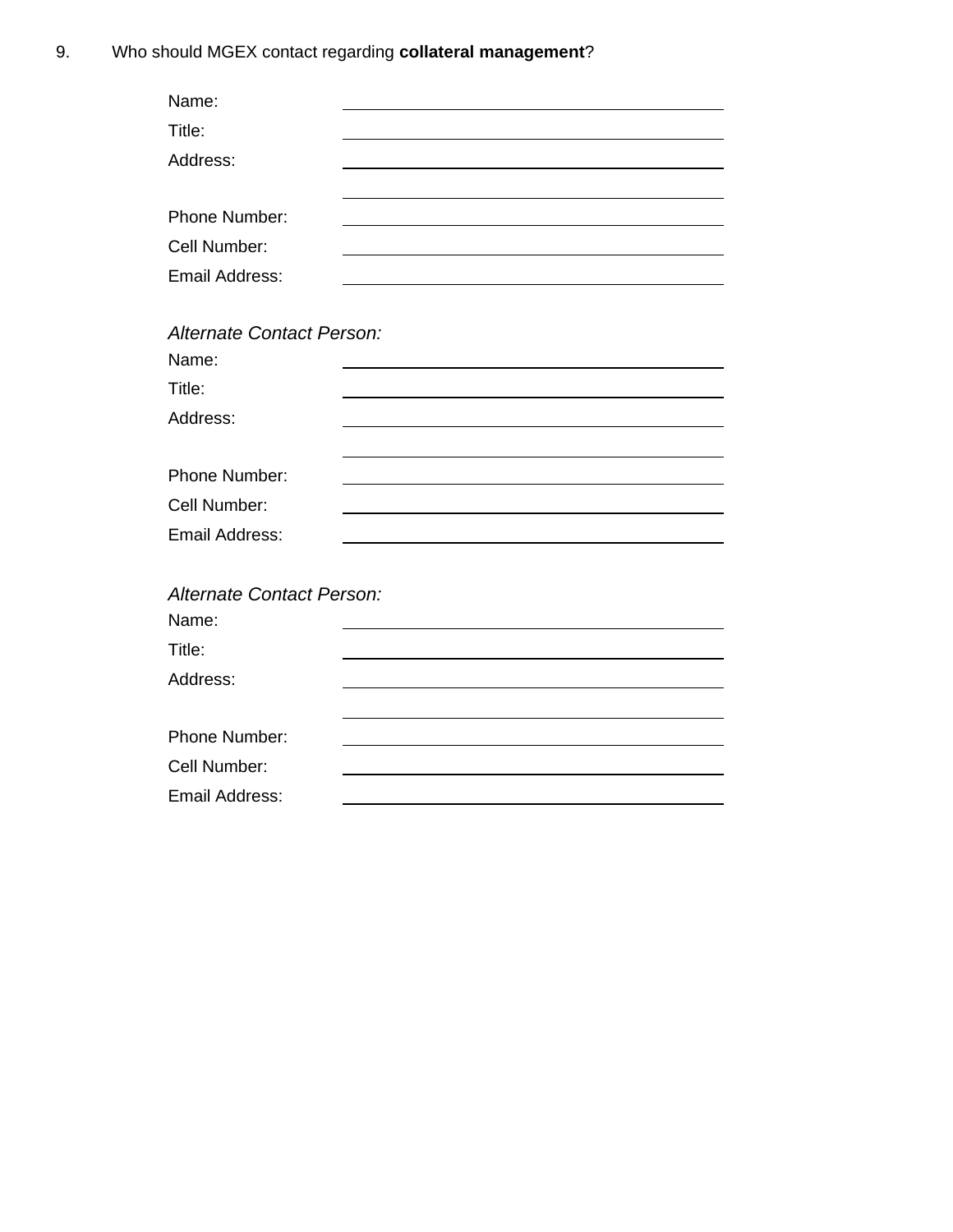| Alternate Contact Person:        |
|----------------------------------|
|                                  |
|                                  |
|                                  |
|                                  |
|                                  |
|                                  |
|                                  |
|                                  |
|                                  |
| <b>Alternate Contact Person:</b> |
|                                  |
|                                  |
|                                  |
|                                  |
|                                  |
|                                  |
|                                  |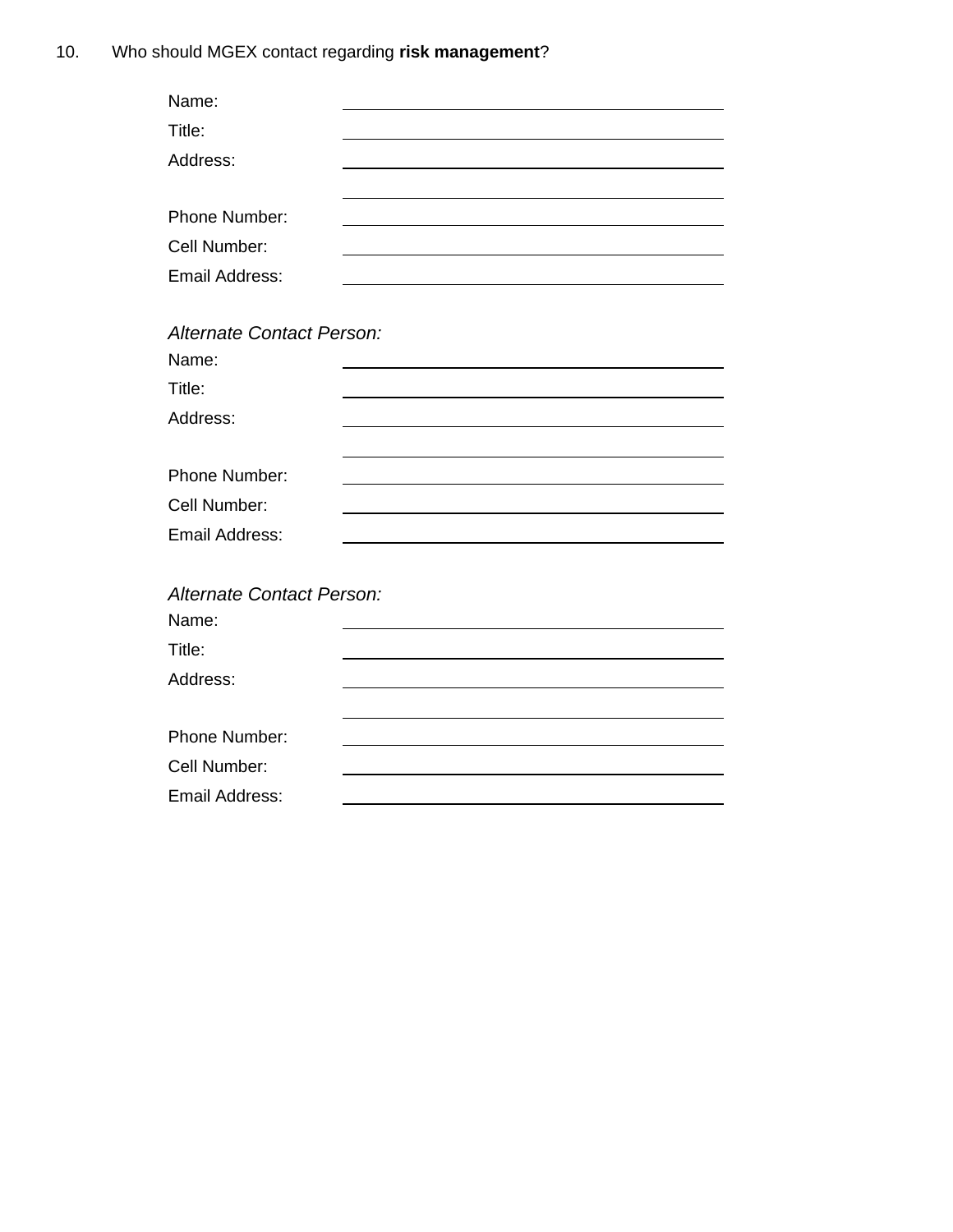11. Who should MGEX contact regarding **account ownership and control and large trader reporting?**

| Name:                            |  |
|----------------------------------|--|
| Title:                           |  |
| Address:                         |  |
|                                  |  |
| Phone Number:                    |  |
| Cell Number:                     |  |
| <b>Email Address:</b>            |  |
|                                  |  |
| Alternate Contact Person:        |  |
| Name:                            |  |
| Title:                           |  |
| Address:                         |  |
|                                  |  |
| Phone Number:                    |  |
| Cell Number:                     |  |
| Email Address:                   |  |
|                                  |  |
| <b>Alternate Contact Person:</b> |  |
| Name:                            |  |
| Title:                           |  |
| Address:                         |  |
|                                  |  |
| Phone Number:                    |  |
| Cell Number:                     |  |
| <b>Email Address:</b>            |  |
|                                  |  |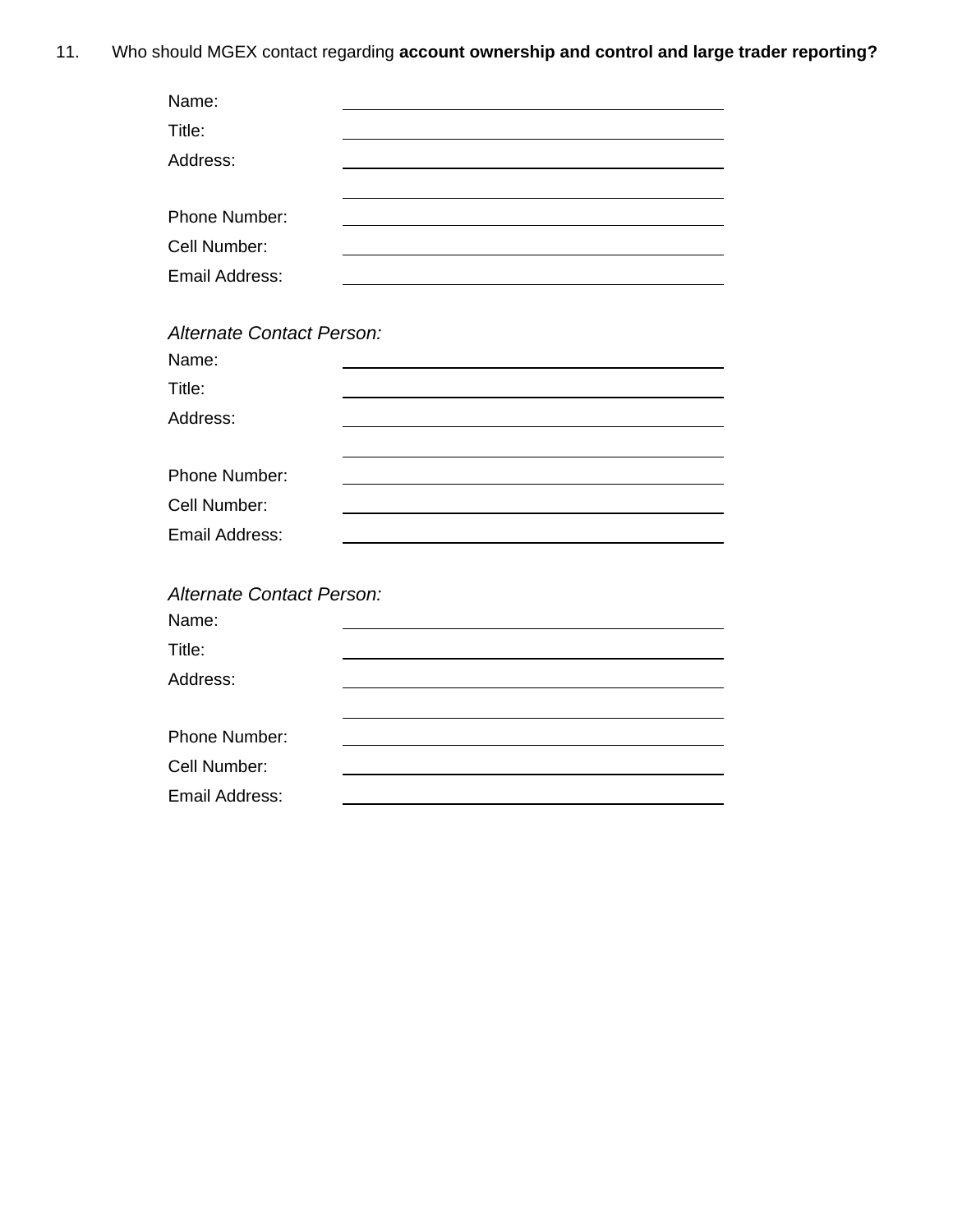12. Who should MGEX contact regarding **disciplinary action notices?** (Disciplinary action notices include Staff Warning Letters, Summary Fine Notices, Notice of Charges from the Disciplinary Committee, etc.)

| Name:                     |  |
|---------------------------|--|
| Title:                    |  |
| Address:                  |  |
|                           |  |
| Phone Number:             |  |
| Cell Number:              |  |
| <b>Email Address:</b>     |  |
|                           |  |
| Alternate Contact Person: |  |
| Name:                     |  |
| Title:                    |  |
| Address:                  |  |
|                           |  |
| Phone Number:             |  |
| Cell Number:              |  |
| <b>Email Address:</b>     |  |
|                           |  |
| Alternate Contact Person: |  |
| Name:                     |  |
| Title:                    |  |
| Address:                  |  |
|                           |  |
| Phone Number:             |  |
| Cell Number:              |  |
| <b>Email Address:</b>     |  |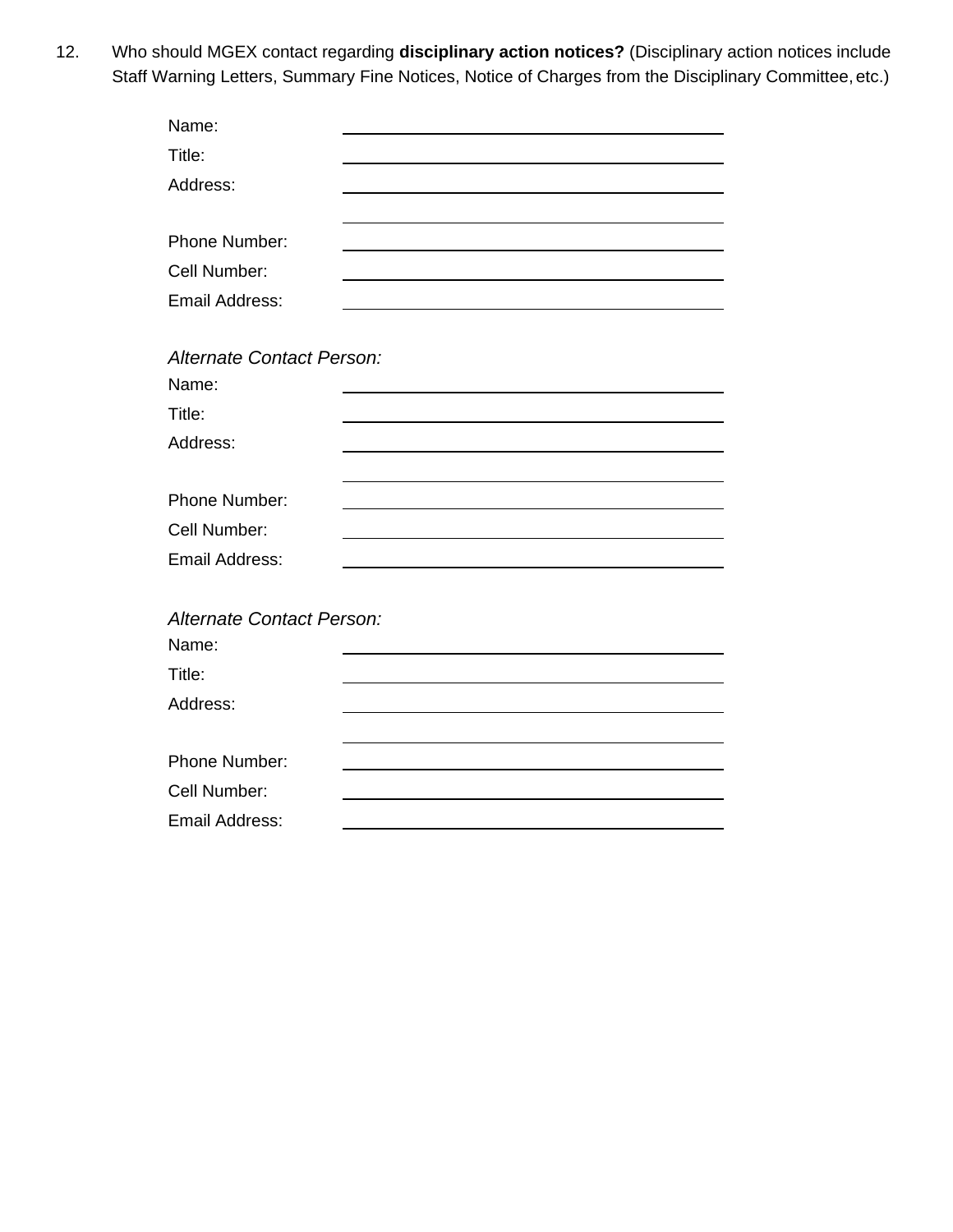13. Who should MGEX contact regarding **financial statements?** (Reporting and financial changes.)

| Name:                            |  |
|----------------------------------|--|
| Title:                           |  |
| Address:                         |  |
|                                  |  |
| Phone Number:                    |  |
| Cell Number:                     |  |
| <b>Email Address:</b>            |  |
|                                  |  |
| <b>Alternate Contact Person:</b> |  |
| Name:                            |  |
| Title:                           |  |
| Address:                         |  |
|                                  |  |
| Phone Number:                    |  |
| Cell Number:                     |  |
| <b>Email Address:</b>            |  |
|                                  |  |
| <b>Alternate Contact Person:</b> |  |
| Name:                            |  |
| Title:                           |  |
| Address:                         |  |
|                                  |  |
| Phone Number:                    |  |
| Cell Number:                     |  |
| <b>Email Address:</b>            |  |
|                                  |  |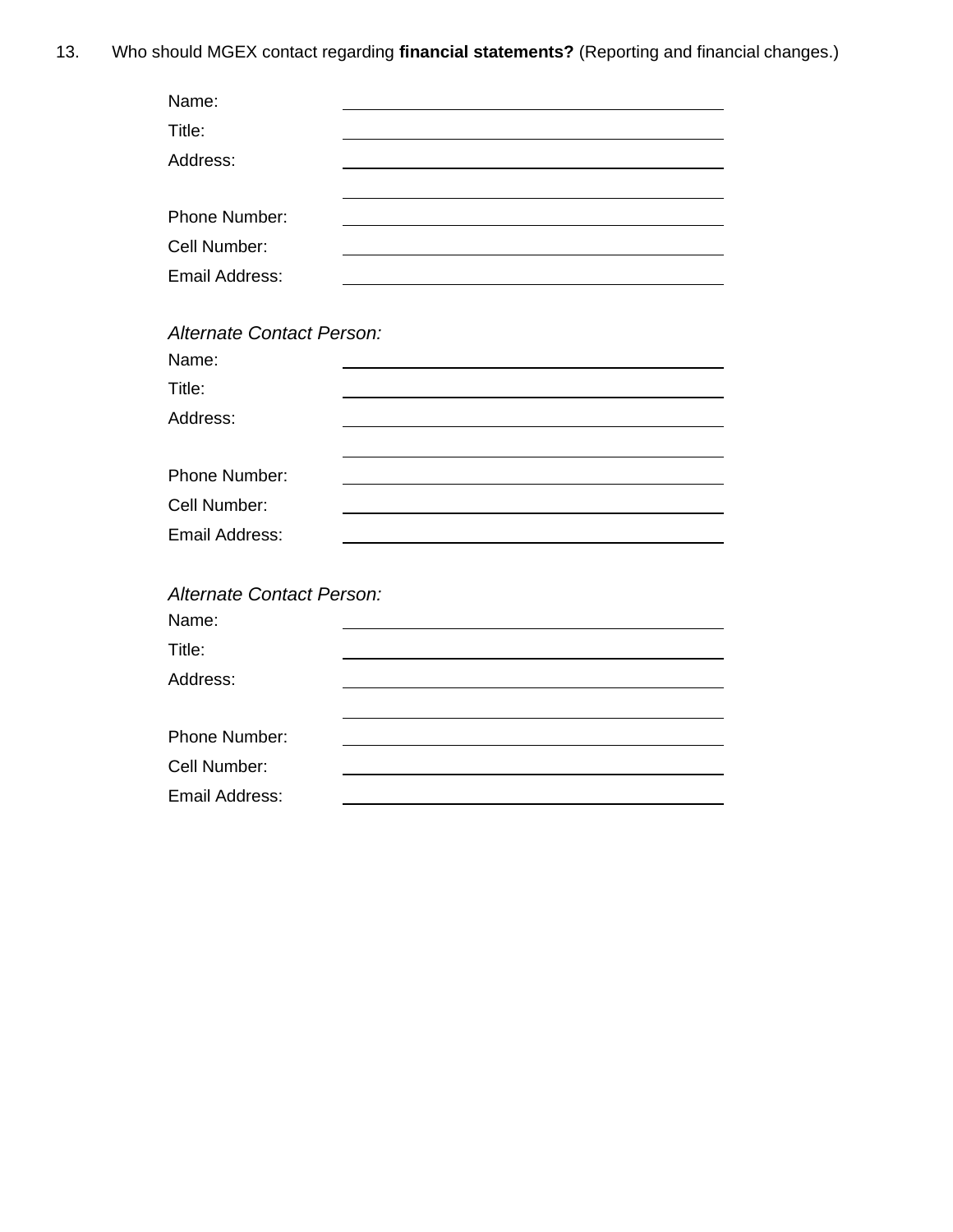14. Who should MGEX contact regarding **trade documentation?** (Documentation includes trading cards, order forms, account statements, exchange for physical transactions confirmations, etc.)

| Name:                     |  |
|---------------------------|--|
| Title:                    |  |
| Address:                  |  |
|                           |  |
| Phone Number:             |  |
| Cell Number:              |  |
| <b>Email Address:</b>     |  |
|                           |  |
| Alternate Contact Person: |  |
| Name:                     |  |
| Title:                    |  |
| Address:                  |  |
|                           |  |
| Phone Number:             |  |
| Cell Number:              |  |
| <b>Email Address:</b>     |  |
|                           |  |
| Alternate Contact Person: |  |
| Name:                     |  |
| Title:                    |  |
| Address:                  |  |
|                           |  |
| Phone Number:             |  |
| Cell Number:              |  |
| <b>Email Address:</b>     |  |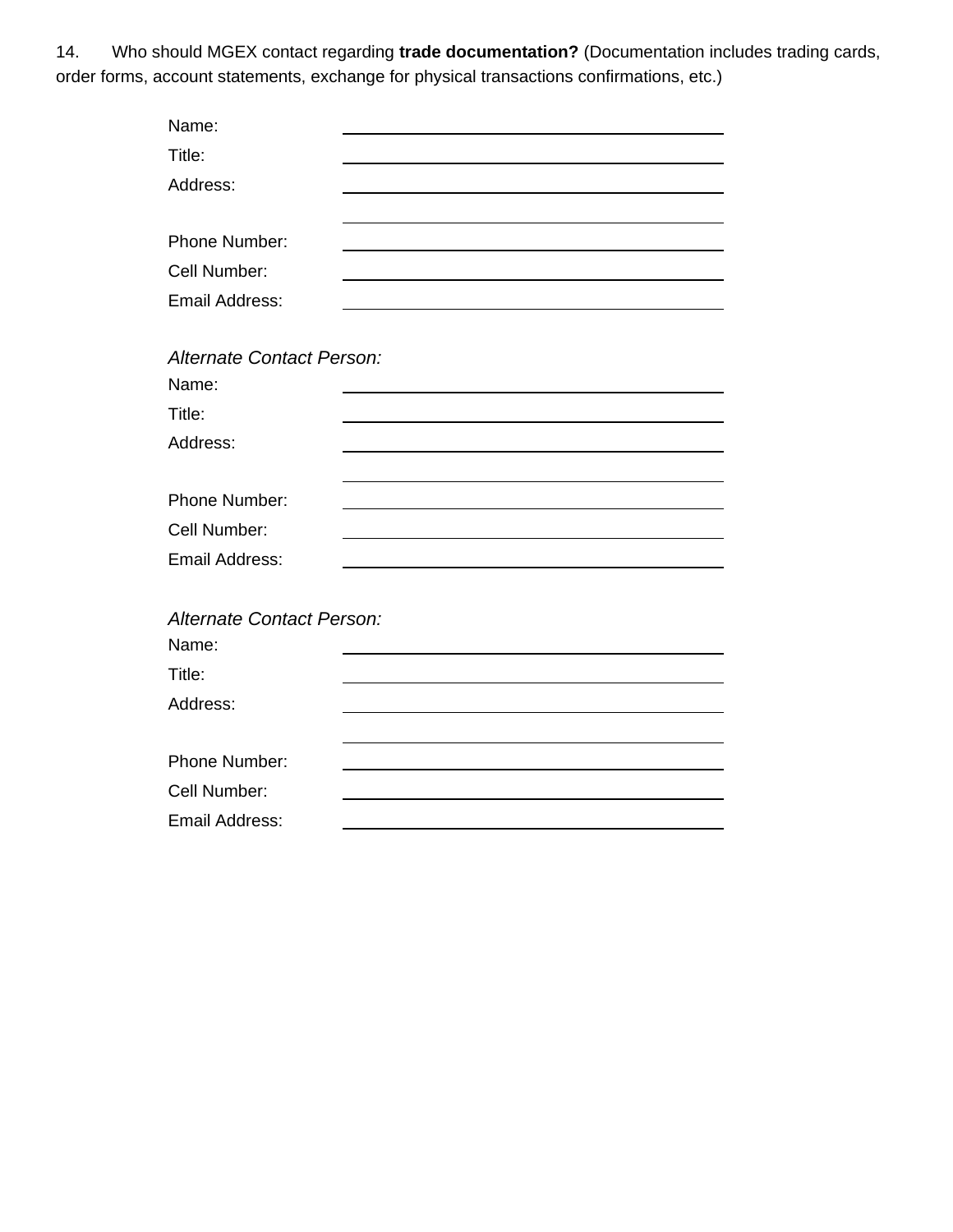15. Who should MGEX contact regarding **electronic order information?** (Electronic audit trails, Tag 50 ID Information Forms, etc.)

| Name:                            |  |
|----------------------------------|--|
| Title:                           |  |
| Address:                         |  |
|                                  |  |
| Phone Number:                    |  |
| Cell Number:                     |  |
| <b>Email Address:</b>            |  |
|                                  |  |
| <b>Alternate Contact Person:</b> |  |
| Name:                            |  |
| Title:                           |  |
| Address:                         |  |
|                                  |  |
| Phone Number:                    |  |
| Cell Number:                     |  |
| <b>Email Address:</b>            |  |
|                                  |  |
| Alternate Contact Person:        |  |
| Name:                            |  |
| Title:                           |  |
| Address:                         |  |
|                                  |  |
| Phone Number:                    |  |
| Cell Number:                     |  |
| <b>Email Address:</b>            |  |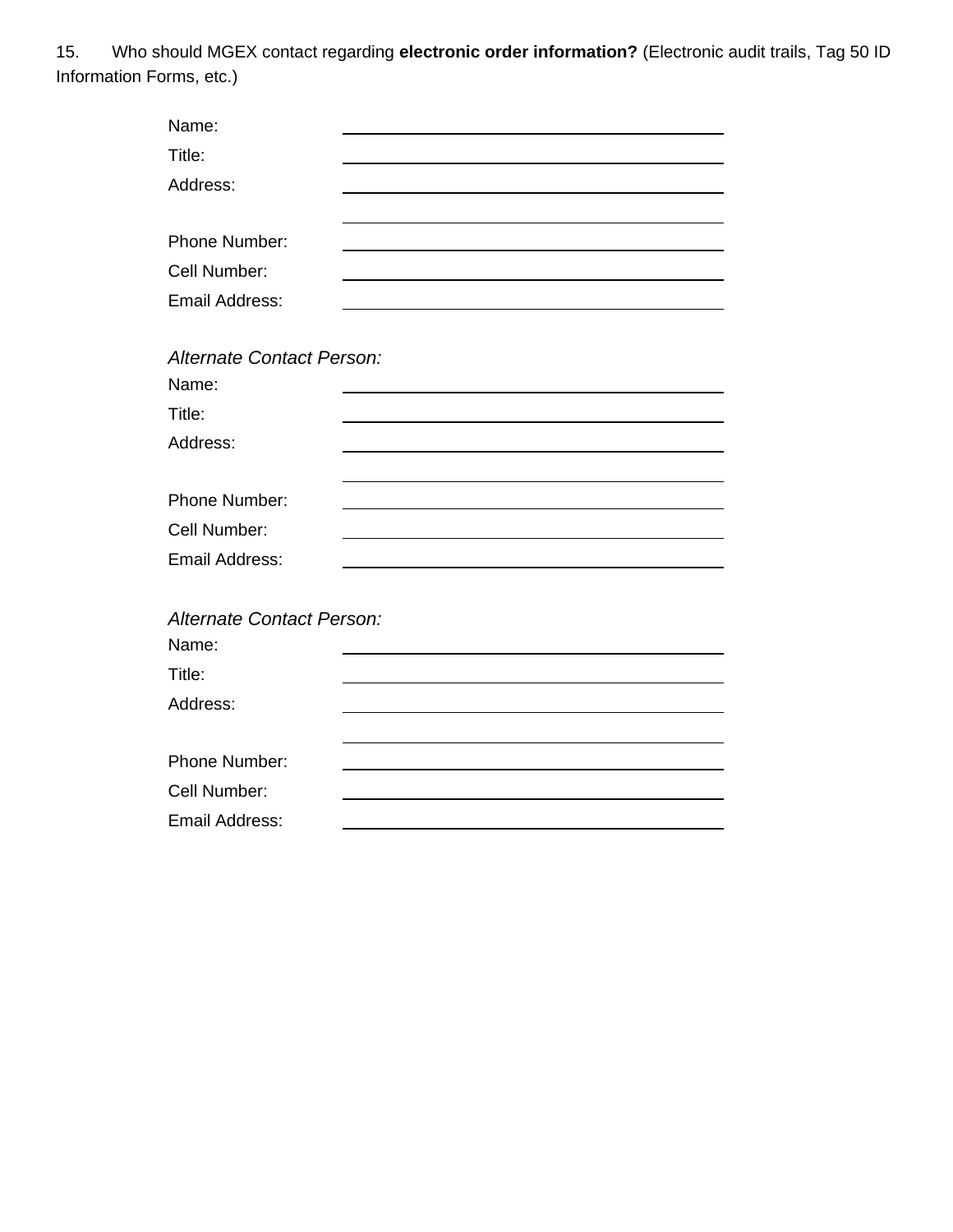16. Please include any **additional contacts**.

| $\sim$ molded any duditional contacts.<br><b>Additional Contact Person:</b> |  |
|-----------------------------------------------------------------------------|--|
| Name:                                                                       |  |
| Title:                                                                      |  |
| Department:                                                                 |  |
| Address:                                                                    |  |
|                                                                             |  |
| Phone Number:                                                               |  |
| Cell Number:                                                                |  |
| <b>Email Address:</b>                                                       |  |
| <b>Additional Contact Person:</b>                                           |  |
| Name:                                                                       |  |
| Title:                                                                      |  |
| Department:                                                                 |  |
| Address:                                                                    |  |
|                                                                             |  |
| Phone Number:                                                               |  |
| Cell Number:                                                                |  |
| Email Address:                                                              |  |
| <b>Additional Contact Person:</b>                                           |  |
| Name:                                                                       |  |
| Title:                                                                      |  |
| Department:                                                                 |  |
| Address:                                                                    |  |
|                                                                             |  |
| Phone Number:                                                               |  |
| Cell Number:                                                                |  |
| Email Address:                                                              |  |
|                                                                             |  |
| <b>Additional Contact Person:</b>                                           |  |
| Name:                                                                       |  |

| Name:          |  |
|----------------|--|
| Title:         |  |
| Department:    |  |
| Address:       |  |
| Phone Number:  |  |
| Cell Number:   |  |
| Email Address: |  |